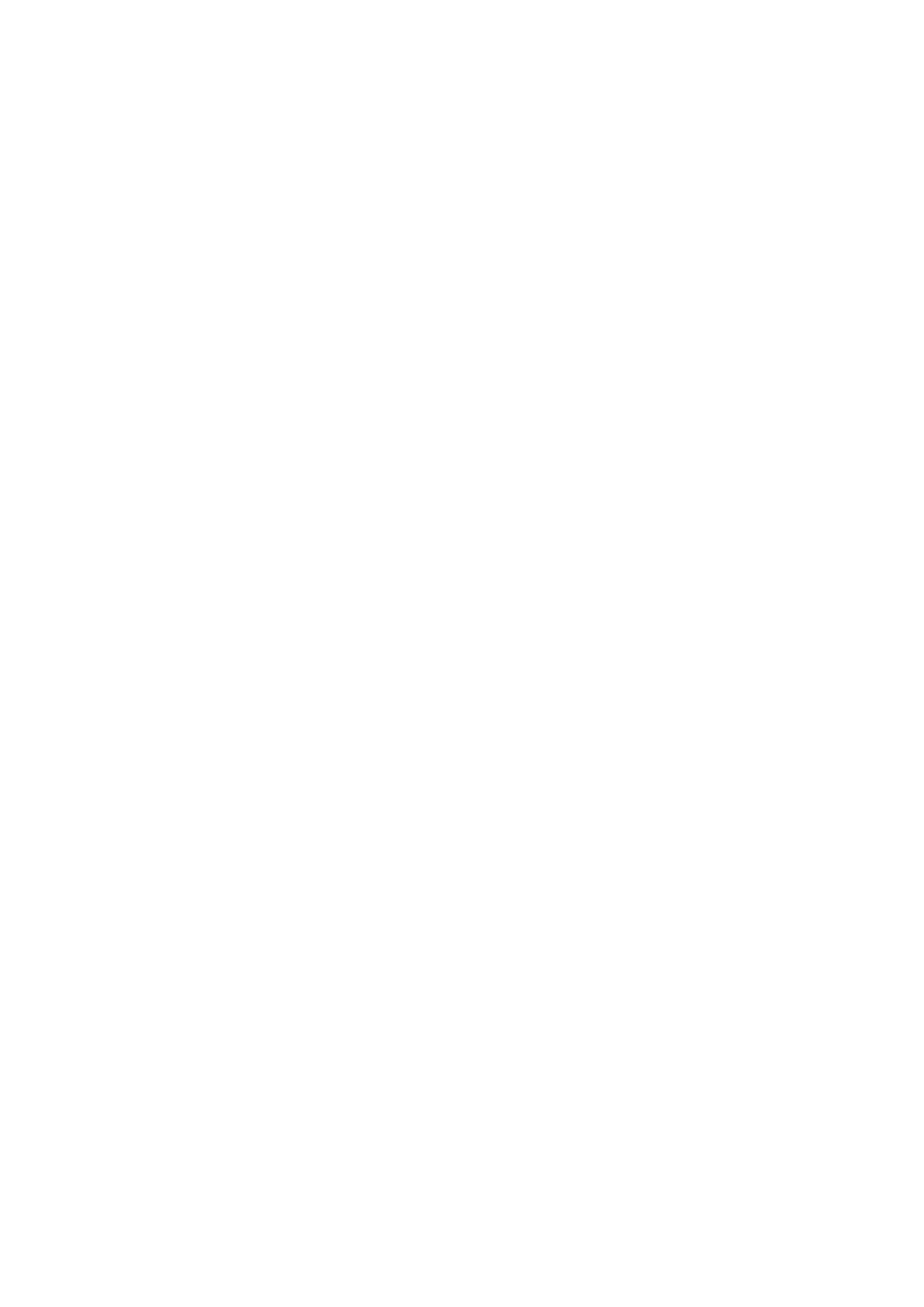Statutory Document No. 2018/0030



*Social Security Act 2000*

### **PENSION (TOP-UP) (AMENDMENT) ORDER 2018**

*Approved by Tynwald:20th February 2018 Coming into Operation in accordance with article 2*

The Treasury makes the following Order under section 1A of the Social Security Act 2000.

<span id="page-2-0"></span>**1 Title**

This Order is the Pension (Top-up) (Amendment) Order 2018.

#### <span id="page-2-1"></span>**2 Commencement**

If approved by Tynwald, this Order comes into operation on 9 April 2018<sup>1</sup> .

#### <span id="page-2-2"></span>**3 Pension (Top-up) Order 2016 amended**

The Pension (Top-up) Order 2016<sup>2</sup> is amended as follows.

#### <span id="page-2-3"></span>**4 Article 11 amended**

- (1) Article 11<sup>3</sup> (rate of top-up: P is not entitled to a top-up immediately before 10 April 2017) is amended as follows.
- (2) In paragraph (1) for "10 April 2017" substitute  $\blacksquare$ 9 April 2018 $\blacksquare$ .
- (3) Omit paragraph (4).
- (4) In the heading to article 11 for "10 April 2017" substitute **19 April 2018**».

<sup>3</sup> Article 11 amended by SD 2017/0169.



 $\overline{a}$ 

<sup>1</sup> Under section 2(1) of the Social Security Act 2000 an order under section 1A(1) of that Act shall be laid before Tynwald as soon as may be after it is made and unless it is approved by Tynwald at the sitting at which it is laid or the next following sitting, it ceases to have effect, but without prejudice to anything done under it or the making of a new order.

<sup>2</sup> SD 2016/0051.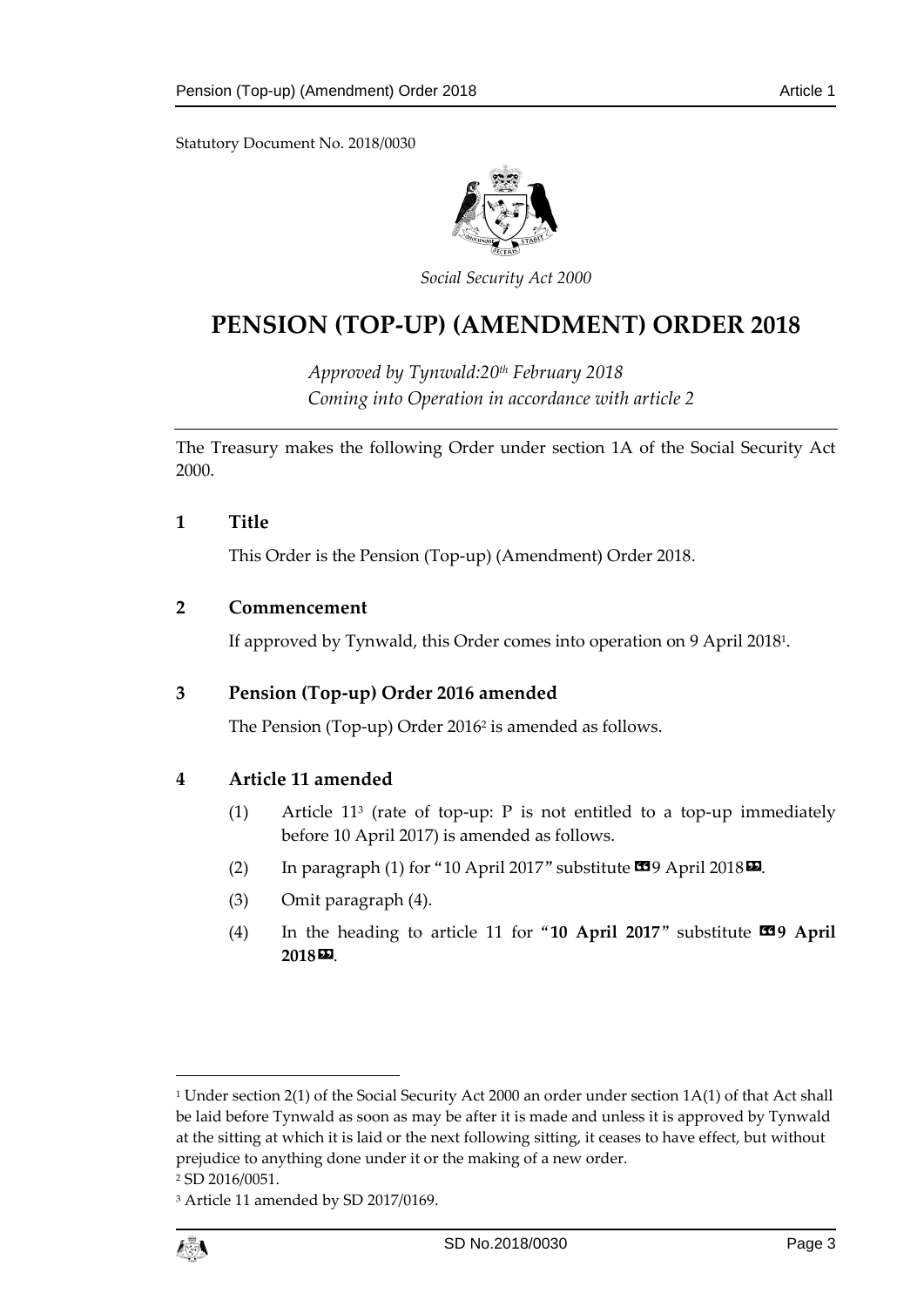#### <span id="page-3-0"></span>**5 Article 11A substituted**

For article 11A<sup>4</sup> (rate of top-up: P is entitled to a top-up immediately before 10 April 2017) substitute —

### **«11ARate of top-up: P is entitled to a top-up immediately before 9 April 2018**

- (1) This article specifies the weekly rate of a top-up payable to P if P is entitled to a top-up immediately before 9 April 2018.
- (2) The rate is calculated in accordance with the formula —

 $Rate = R x 103.00\%$ .

- (3) In paragraph (2) "R" means the weekly rate of a top-up payable to P immediately before 9 April 2018.
- (4) Round any top-up calculated under this article to the nearest penny, taking any ½p as nearest to the next whole penny above. $\mathbf{E}$ .

**MADE 25TH JANUARY 2018**

**A L CANNAN** *Minister for the Treasury*

-



<sup>4</sup> Article 11A inserted by SD 2017/0169.